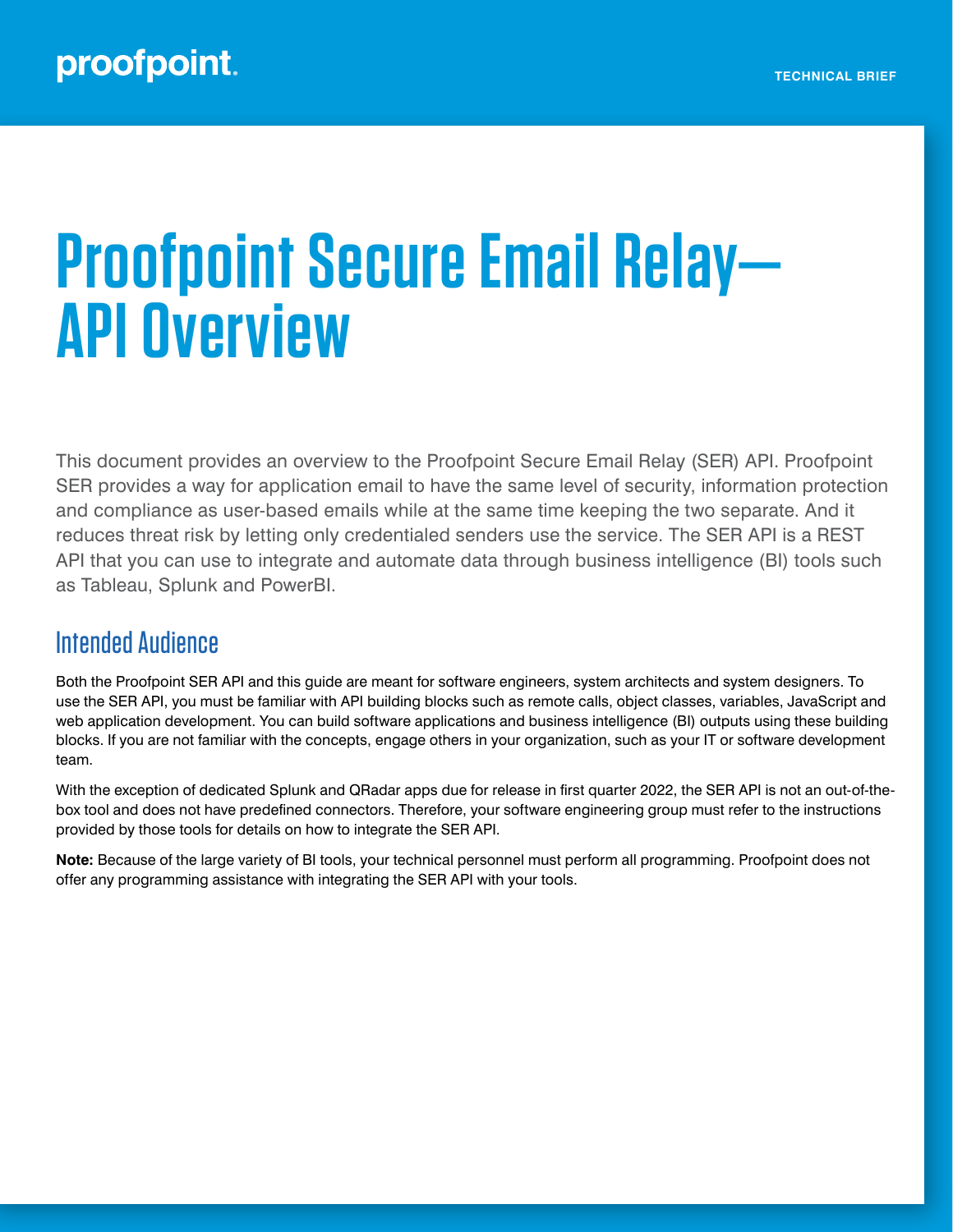# **Endpoints**

The following table lists and describes the available Proofpoint SER API endpoints.

## Endpoint Availability

| <b>ENDPOINT</b> | <b>AVAILABILITY</b> | <b>COMMENTS</b>                                                                                           |
|-----------------|---------------------|-----------------------------------------------------------------------------------------------------------|
| Reporting       | <b>Now</b>          | Provides read-access to all SER email activity.                                                           |
| Search          | Q <sub>2</sub> 2022 | Provides read-access to SER email success/failure logs.                                                   |
| User Management | Q <sub>2</sub> 2022 | Provides read (all customers)/write (SER Advanced customers only)<br>access to SMTP Authentication users. |

# Token Generation

The SER API requires token-based authentication for secure access to data. You must generate an access token before using the API. The token provides your API users and applications with the credentials and authorization you need to securely access the data so you can perform requests and actions.

The administrative user associated with your SER account must first acquire a "secret" and "key" from the Proofpoint Admin Interface to generate a token.

To get the secret and key:

- 1. Login to **https://admin.emaildefense.proofpoint.com.**
- 2.Use the **App Switcher** in the top-left corner to go to **Services** > **API Key Management.**

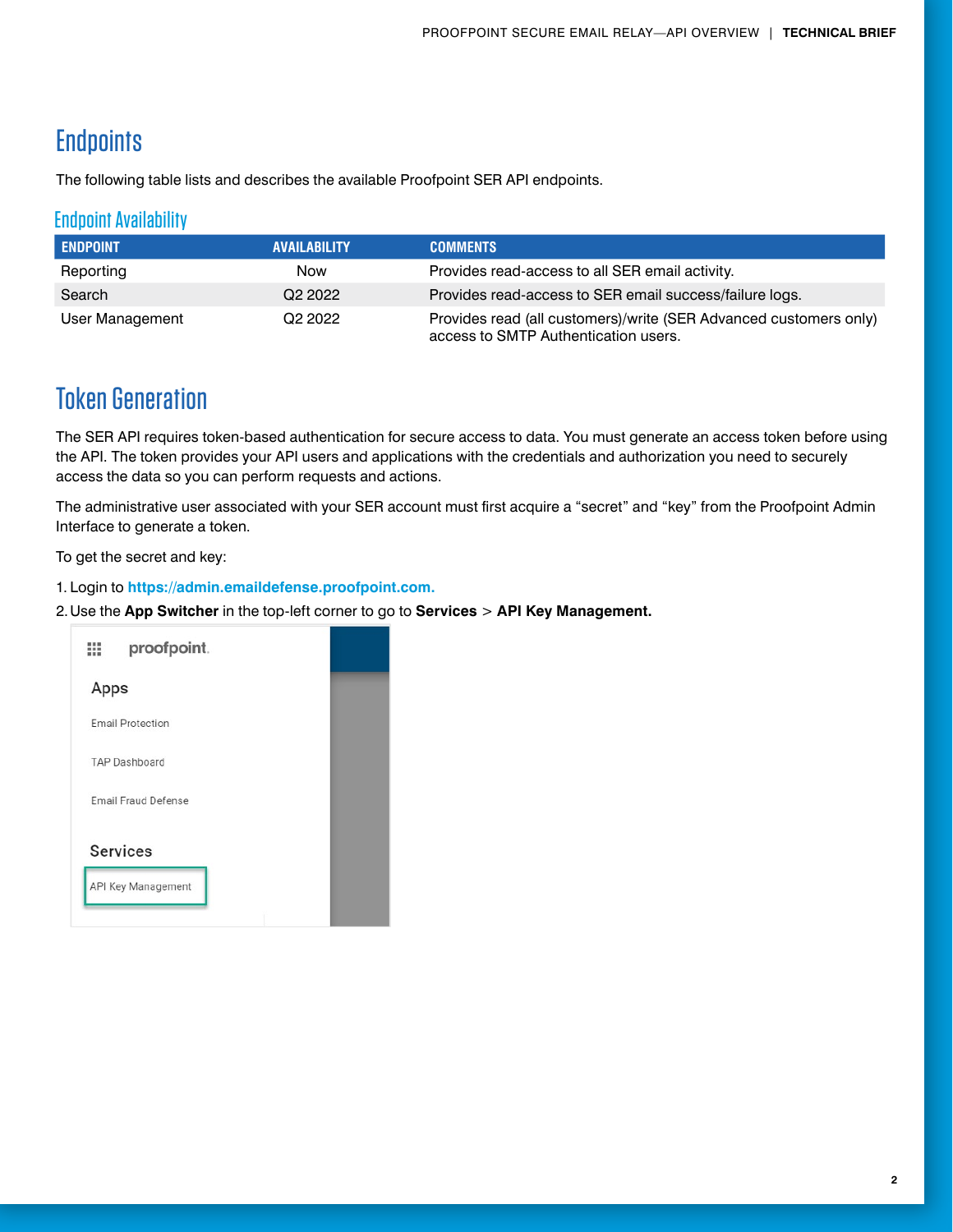3.Select **Create Key** then **Secure Email Relay.**

|   | proofpoint. Services                                    |                                                         |                                                | Switch to Legacy<br>McKingey & Constants                              |                           | Ash Valeski, McKinsey & Company<br>P |                                     |   |  |
|---|---------------------------------------------------------|---------------------------------------------------------|------------------------------------------------|-----------------------------------------------------------------------|---------------------------|--------------------------------------|-------------------------------------|---|--|
| ⊶ |                                                         | <b>API Key Management</b><br>Create Key                 |                                                |                                                                       |                           |                                      |                                     |   |  |
|   | 3 results                                               |                                                         |                                                |                                                                       |                           |                                      |                                     |   |  |
|   | Name of                                                 | Kity                                                    | Product pr                                     | Created an                                                            | <b>Exploration Date 4</b> | taxtused in                          | Creator                             |   |  |
|   | <b>START OF THE OWNER.</b>                              | <b>STATISTICS</b>                                       |                                                |                                                                       | <b>STEWART OF</b>         |                                      |                                     |   |  |
|   | <b>Bandale March 200</b>                                | <b><i>COMMENT CONTINUES IN THE COMMENT COMMENT.</i></b> | <b>Create New API Key</b>                      |                                                                       |                           | <b>STATISTICS</b>                    | <b><i>Property and Contract</i></b> |   |  |
|   | <b><i><u>Standard Standard Committee States</u></i></b> | <b>STARTING THE THAT SURVEY FOR STANDARD</b>            | Name This API Key (required)<br>Please enter   |                                                                       |                           | <b>MARKET</b>                        | <b><i><u>Stationary</u></i></b>     | ÷ |  |
|   |                                                         |                                                         | created.                                       | Maximum 50 characters. You cannot change the name once the API key is |                           |                                      |                                     |   |  |
|   |                                                         |                                                         | Product (required)                             |                                                                       |                           |                                      |                                     |   |  |
|   |                                                         |                                                         | Secure Email Relay                             |                                                                       |                           |                                      |                                     |   |  |
|   |                                                         |                                                         | Cannot be changed once the API key is created. | Cancel                                                                | Generate                  |                                      |                                     |   |  |

#### **Notes:**

- If "Secure Email Relay" is not listed, then someone other than the SER Admin user is logged in.
- The secret and key expire one year after activation.

You have obtained the secret and key.

## Token Requests

Request a token from the token endpoint: **https://auth.proofpoint.com/v1/token**.

#### **Example script:**

```
#!/bin/sh
#
# Obtain OAUTH token to access Trap Handler
#
CLIENT _ ID=yourKey
CLIENT _ SECRET=yourSecret
OAUTH _ URL=https://auth.proofpoint.com/v1/token
function gettoken() {
       TOKEN=`curl -s -v -X POST ${OAUTH URL} -H "Cache-Control: no-cache" -d "grant
type=client credentials"'&'"client id=${CLIENT ID}"'&'"client secret=${CLIENT SECRET}" | cut
-f 1 -d "," | cut -f 2 -d ":" | sed -e "s/\frac{\sqrt{y}}{\sqrt{y}} | sed -e "s/\frac{\sqrt{y}}{\sqrt{y}}"
        echo $TOKEN
}
  token=$(gettoken)
echo $token
```
**Note:** Tokens expire after 43,200 seconds (12 hours).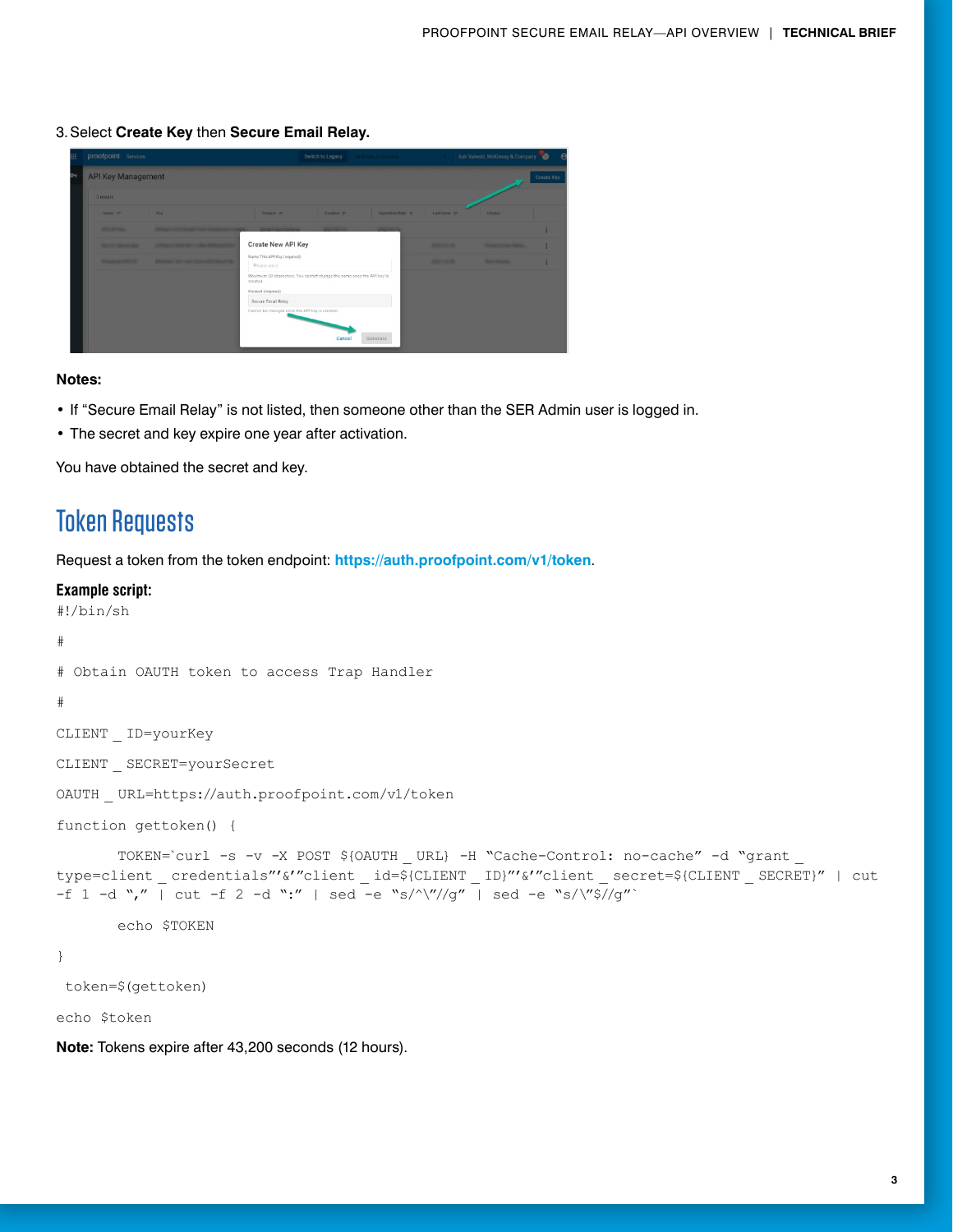## Data Retrieval

You can retrieve reporting data from the SER API at **https://ser-api.proofpoint.com** by providing the token obtained above along with a date range.

Requests are formatted as follows:

GET /v1/reports/summary?key1=<>&key2=<>..

- Valid key1 values are: startTimeStamp=2020-06-01T00:00:00.000Z (greaterThanEquals)
- Valid key2 values are: endTimeStamp=2020-06-01T00:00:00.000Z (lessThan)
- The startTimeStamp,endTimeStamp format must be yyyy-MM-dd'T'HH:mm:ss.SSSZ
- If startTimeStamp is not provided, the API defaults to license\_start.
- If endTimeStamp is not provided, the API defaults to the current time.

#### **Example request 1**

```
curl --location --request GET 'https://ser-api.proofpoint.com/v1/sercustomer/report/
summary?startTimeStamp=2019-02-10T12:34:00.016Z&endTimeStamp=2019-09-10T12:36:00.016Z' \
```
--header 'Authorization: Bearer TokenYouGet'

#### **Example request 2**

curl --location --request GET 'https://ser-api.proofpoint.com/v1/sercustomer/report/ summary?startTimeStamp=2019-02-10T12:34:00.016Z' \

--header 'Authorization: Bearer TokenYouGet'

**Note:** Up to 1,000 requests can be made per minute.

# Data Response

Response data is formatted as JSON and organized into two blocks of content:

**• applicationUsers.** Provides activity detail broken down by application

**• entitlement.** Provides the throughput amount and license term, or the period of time in which the throughput applies. All dates are UTC.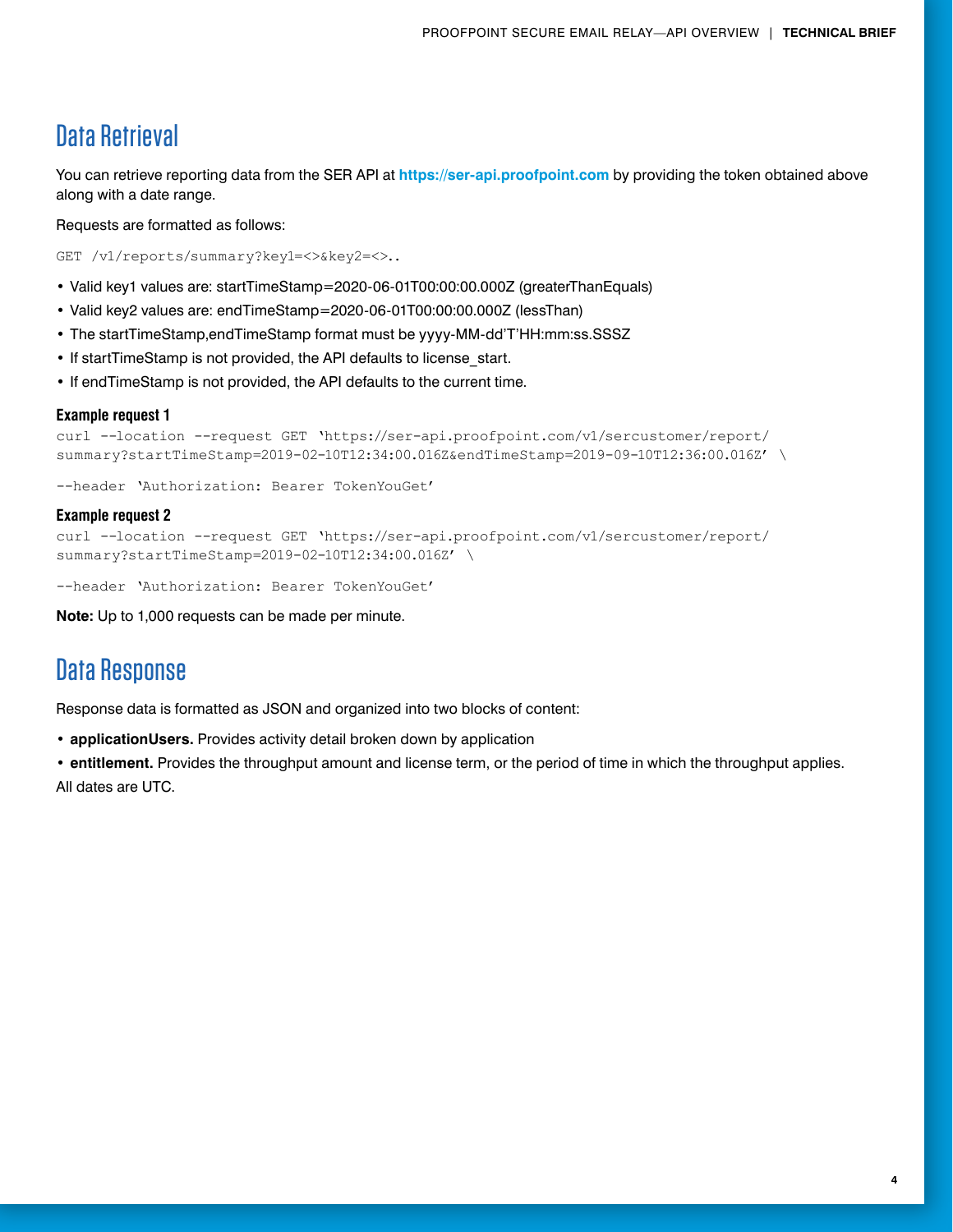The table below provides a description for each tag/value pair.

## Tag/Value Pairs

| <b>CATEGORY</b>  | <b>TAG</b>          | <b>DESCRIPTION</b>                                                                                                                                                                                                                          |
|------------------|---------------------|---------------------------------------------------------------------------------------------------------------------------------------------------------------------------------------------------------------------------------------------|
| applicationUsers | applicationName     | The display-friendly name of the application (among a list in the SER Global<br>Application Database) to which the applicationUser is associated/mapped.                                                                                    |
|                  | applicationUserName | The display-friendly SMTP AUTH user name (not to be confused with<br>the SMTP AUTH UID, which, along with the SMTP AUTH password, is<br>configured on the application that's submitting email to the system).                               |
|                  | fromEnvelope        | The RFC.5321 Envelope/MFROM address authorized for use with the SMTP<br>AUTH UID. Note: a domain-only value means {wildcard}@{domain}.com.                                                                                                  |
|                  | fromHeader          | The RFC.5322 Header/HFROM (or "visible") address authorized for use with<br>the SMTP AUTH UID.                                                                                                                                              |
|                  |                     | <b>Note:</b> a domain-only value means {wildcard}@{domain}.com.                                                                                                                                                                             |
| status           | success             | The total number of messages that were delivered to mailboxes.                                                                                                                                                                              |
|                  | failure             | The total number of messages that weren't delivered to mailboxes due to<br>permanent failures, such as:                                                                                                                                     |
|                  |                     | • SER didn't accept them (for example, an unauthorized from Header<br>address was used with an UID).<br>• SER was unable to deliver them (for example, a 5XX error was received<br>from a mailbox provider because a mailbox didn't exist). |
|                  |                     | • SER was unwilling to deliver them (for example, malware was detected).                                                                                                                                                                    |
|                  | tempFailure         | The total number of messages that weren't delivered to mailboxes due to<br>temporary 4XX errors received by mailbox providers.                                                                                                              |
|                  |                     | Note: SER will re-attempt delivery of these messages for up to seven<br>days. Up to (or at) seven days, they'll be reclassified as either failures or<br>successes.                                                                         |
|                  | partialSuccess      | The total number of messages that haven't been classified with one of the<br>above (uncommon).                                                                                                                                              |
|                  | inProgress          | The total number of messages that haven't been classified with one of the<br>above (uncommon).                                                                                                                                              |
|                  | total               | success + failure + tempFailure + partialSuccess + inProgress.                                                                                                                                                                              |
|                  | recipientsTotal     | The total number of recipients in the messages.                                                                                                                                                                                             |
|                  | messageSizeTotal    | The total size of the messages when they were received by SER (measured<br>in bytes).                                                                                                                                                       |
|                  |                     | Note: This value is used to calculate actual throughput usage                                                                                                                                                                               |
|                  | deliveredSizeTotal  | The total size of the messages when they were sent by SER (measured in<br>bytes).                                                                                                                                                           |
| details          | 2.X.X               | The total number of messages for which a DSN 2.X.X was the result.                                                                                                                                                                          |
|                  | 3.X.X               | The total number of messages for which a DSN 3.X.X was the result.                                                                                                                                                                          |
|                  | 4.X.X               | The total number of messages for which a DSN 4.X.X was the result.                                                                                                                                                                          |
|                  | 5.X.X               | The total number of messages for which a DSN 5.X.X was the result.                                                                                                                                                                          |
| entitlement      | annual_throughput   | The amount of throughput (data) you're entitled to use between the license<br>start and license end date.                                                                                                                                   |
|                  | license_start       | The start of the license period.                                                                                                                                                                                                            |
|                  | license_end         | The end of the license period.                                                                                                                                                                                                              |